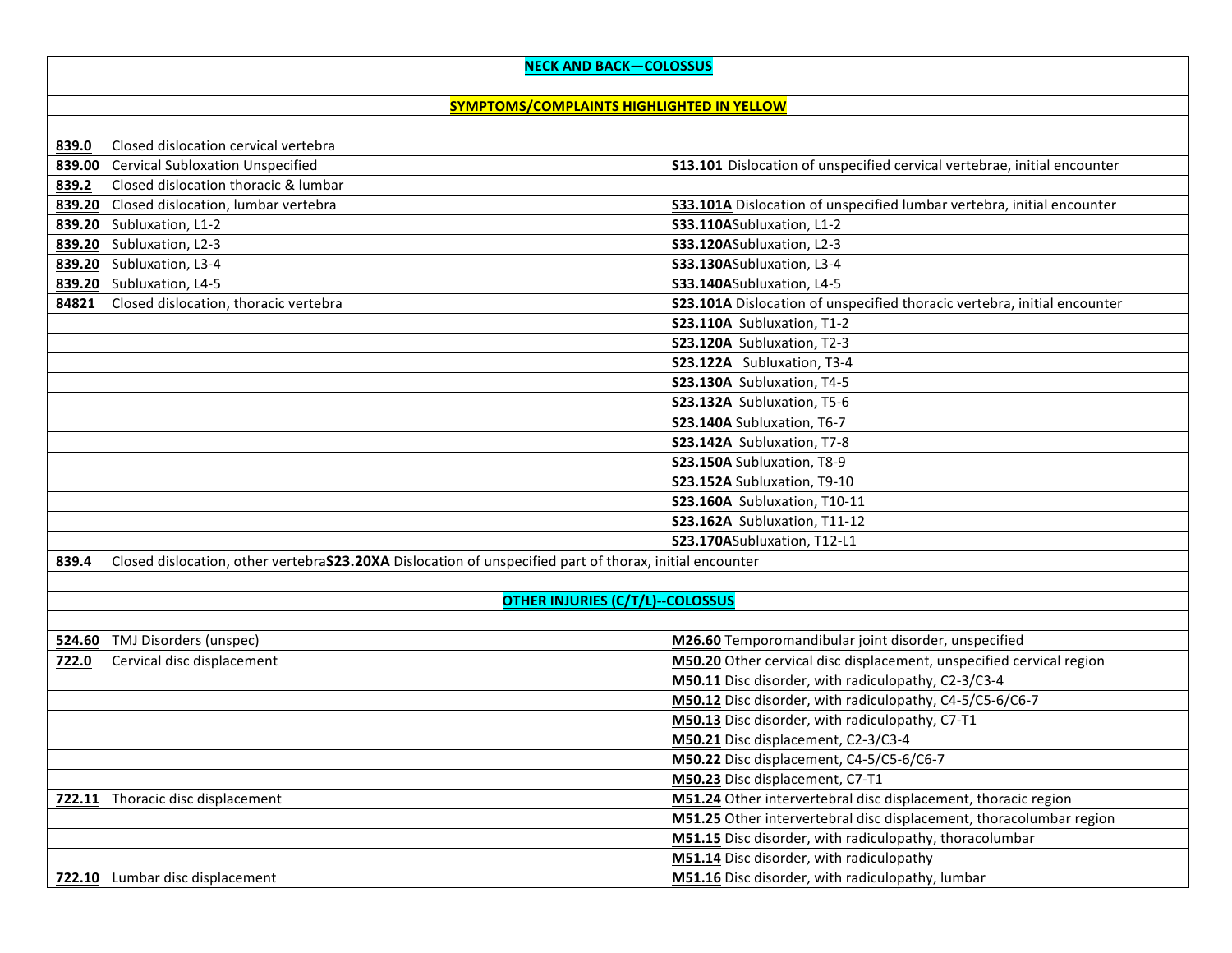|                                                                                          | M51.17 Disc disorder, with radiculopathy, lumbosacral                         |
|------------------------------------------------------------------------------------------|-------------------------------------------------------------------------------|
|                                                                                          | M51.26 Disc displacement, lumbar                                              |
|                                                                                          | M51.27 Disc displacement, lumbosacral                                         |
| 726.12 Bicipital Tenosynovits (char. by pain over anterior aspect of shoulder)           | M75.21Bicipital tendinitis, right shoulder                                    |
|                                                                                          | M75.22Bicipital tendinitis, left shoulder                                     |
|                                                                                          | M75.21Bicipital tendinitis, right shoulder                                    |
|                                                                                          | M75.22Bicipital tendinitis, left shoulder                                     |
| Enthesopathy of Hip region (inflam: gluteal, posas, or trochanteric tendinitis)<br>726.5 | M70.61 Trochanteric bursitis, right hip                                       |
|                                                                                          | M70.62Trochanteric bursitis, left hip                                         |
|                                                                                          | M70.71 Bursitis, other, right                                                 |
|                                                                                          | M70.72 Bursitis, other, left                                                  |
|                                                                                          | M76.01 Gluteal tendinitis, right                                              |
|                                                                                          | M76.02 Gluteal tendinitis, left                                               |
|                                                                                          | M76.11 Psoas tendinitis, right                                                |
|                                                                                          | M76.12 Psoas tendinitis, left                                                 |
|                                                                                          | M76.31 Iliotibial band syndrome, right                                        |
|                                                                                          | M76.32 Iliotibial band syndrome, left                                         |
| Laxity of ligament (specify region)<br>728.4                                             | M24.28Disorder of ligament, vertebrae                                         |
|                                                                                          | M24.271Disorder of ligament, right ankle                                      |
|                                                                                          | M24.272 Disorder of ligament, left ankle                                      |
|                                                                                          | M24.274 Disorder of ligament, right foot                                      |
|                                                                                          | M24.275 Disorder of ligament, left foot                                       |
|                                                                                          | M24.211 Disorder of ligament, right shoulder                                  |
|                                                                                          | M24.212 Disorder of ligament, left shoulder                                   |
|                                                                                          | M24.221 Disorder of ligament, right elbow                                     |
|                                                                                          | M24.222 Disorder of ligament, left elbow                                      |
|                                                                                          | M24.231 Disorder of ligament, right wrist                                     |
|                                                                                          | M24.232 Disorder of ligament, left wrist                                      |
|                                                                                          | M24.241 Disorder of ligament, right hand                                      |
|                                                                                          | M24.242 Disorder of ligament, left hand                                       |
| Sprain/strain Shoulder & upper arm<br>840.9                                              | <b>S43.401A</b> Unspecified sprain of right shoulder joint, initial encounter |
|                                                                                          | S43.402AUnspecified sprain of left shoulder joint, initial encounter          |
| Sprain/strain of Elbow & forearm<br>841.9                                                | S53.409A Unspecified sprain of unspecified elbow, initial encounter           |
|                                                                                          | S53.401AUnspecified sprain of right elbow, initial encounter                  |
|                                                                                          | S53.402A Unspecified sprain of left elbow, initial encounter                  |
| 842.00 Sprain/strain of Wrist (unspec)                                                   | <b>S63.509A</b> Unspecified sprain of unspecified wrist, initial encounter    |
|                                                                                          | S66.919AStrain of unspecified muscle, fascia and tendon at wrist and hand     |
|                                                                                          | level, unspecified hand, initial encounter                                    |
|                                                                                          | S63.501AUnspecified sprain of right wrist, initial encounter                  |
|                                                                                          | S63.502A Unspecified sprain of left wrist, initial encounter                  |
| 842.10 Sprain/strain of Hand (unspec)                                                    | S63.90XASprain of unspecified part of unspecified wrist and hand, initial     |
|                                                                                          | encounter                                                                     |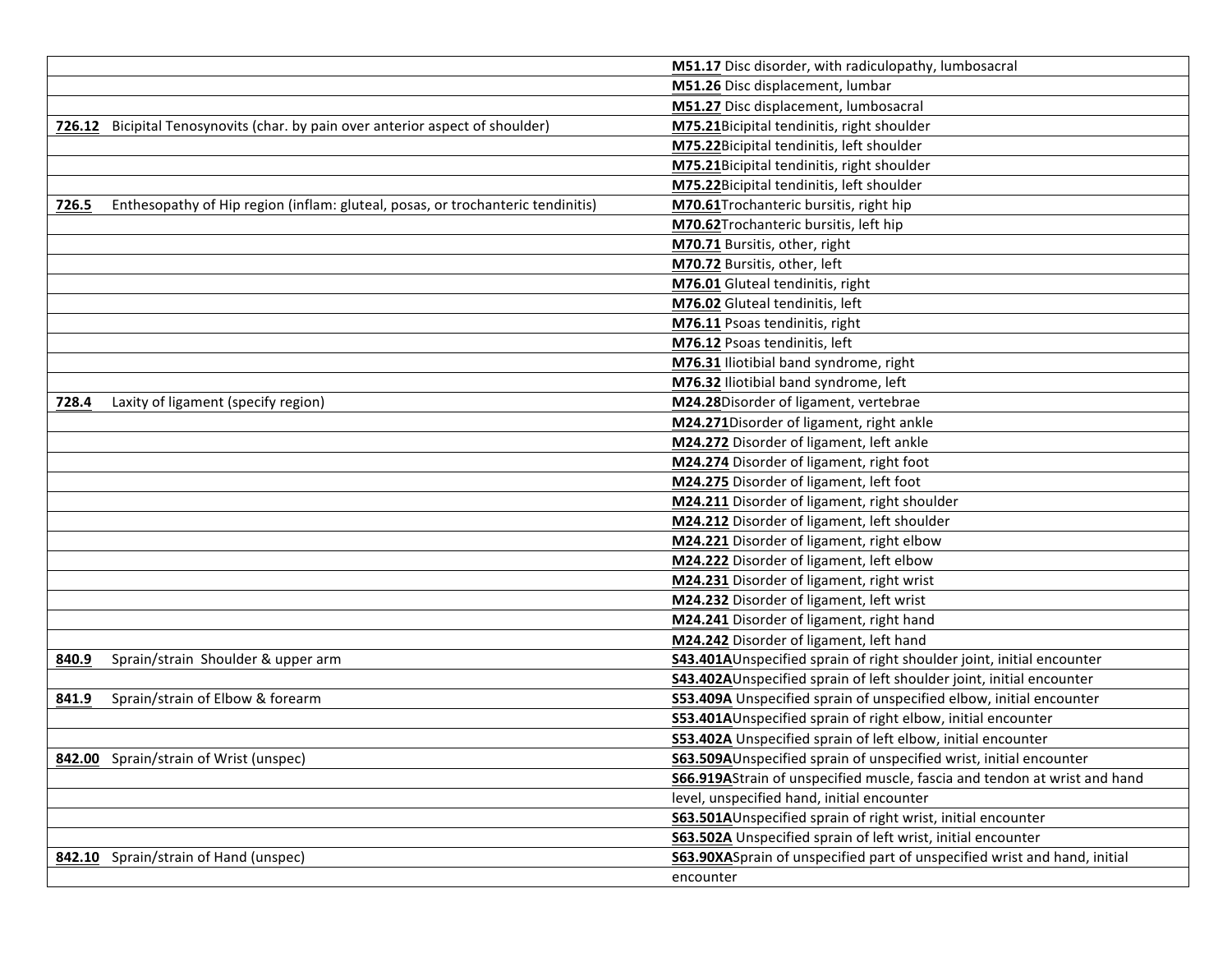|                                                 | S66.919A Strain of unspecified muscle, fascia and tendon at wrist and hand               |
|-------------------------------------------------|------------------------------------------------------------------------------------------|
|                                                 | Level unspecified hand, initial encounter                                                |
| Sprain/strain of Hip & Thigh<br>843.9           | S73.109AUnspecified sprain of unspecified hip, initial encounter                         |
|                                                 | S76.919AStrain of unspecified muscles, fascia and tendons at thigh level,                |
|                                                 | unspecified thigh, initial encounter                                                     |
|                                                 | S73.101AUnspecified sprain of right hip, initial encounter                               |
|                                                 | S73.102AUnspecified sprain of left hip, initial encounter                                |
| Sprain/strain of Knee & Leg (unspec)<br>844.9   | <b>S83.90XASprain of unspecified site of unspecified knee, initial encounter</b>         |
|                                                 | S86.919AStrain of unspecified muscle(s) and tendon(s) at lower leg level,                |
|                                                 | unspecified leg, initial encounter                                                       |
| 845.00 Sprain/strain of Ankle (unspec)          | S93.409ASprain of unspecified ligament of unspecified ankle, initial encounter           |
|                                                 | S96.919AStrain of unspecified muscle and tendon at ankle and foot level,                 |
|                                                 | unspecified foot, initial encounter                                                      |
|                                                 | <b>S93.401A</b> Sprain of unspecified ligament of right ankle, initial encounter         |
|                                                 | S93.402A Sprain of unspecified ligament of left ankle, initial encounter                 |
| 845.10 Sprain/strain of Foot (unspec)           | S93.609AUnspecified sprain of unspecified foot, initial encounter                        |
|                                                 | S96.919AStrain of unspecified muscle and tendon at ankle and foot level,                 |
|                                                 | unspecified foot, initial encounter                                                      |
| Sprain/strain of Sacroiliac region<br>846.9     | S33.9XXASprain of unspecified parts of lumbar spine and pelvis, initial                  |
|                                                 | encounter                                                                                |
| Sprain/strain of Cervical<br>847.0              | <b>S13.4XXA</b> Sprain of ligaments of cervical spine, initial encounter                 |
|                                                 | <b>S13.8XXA</b> Sprain of joints and ligaments of other parts of neck, initial encounter |
| Sprain/strain of Thoracic<br>847.1              | <b>S23.3XXA</b> Sprain of ligaments of thoracic spine, initial encounter                 |
|                                                 | S23.8XXASprain of other specified parts of thorax, initial encounter                     |
| Sprain/strain of Lumbar<br>847.2                | S33.5XXASprain of ligaments of lumbar spine, initial encounter                           |
| Sprain/strain of Sacrum<br>847.3                | S33.8XXASprain of other parts of lumbar spine and pelvis, initial encounter              |
| Sprain/strain of Coccyx<br>847.4                | S33.8XXASprain of other parts of lumbar spine and pelvis, initial encounter              |
| Sprain/strain of Jaw (joint, ligament)<br>848.1 | S03.4XXASprain of jaw, initial encounter                                                 |
| 848.5<br>Sprain/strain of Pelvic (ill-defined)  | <b>S33.8XX</b> A=initial D=subsequent                                                    |
| 851.41 Cerebral contusion w/o open wound        | SO6.370AContusion, laceration, and hemorrhage of cerebellum without loss of              |
|                                                 | consciousness, initial encounter                                                         |
|                                                 | S06.380AContusion, laceration, and hemorrhage of brainstem without loss of               |
|                                                 | consciousness, initial encounter                                                         |
| 851.42 Cerebral contusion w/ brief coma         | <b>S06.371A</b> Contusion, laceration, and hemorrhage of cerebellum with loss of         |
|                                                 | consciousness of 30 minutes or less, initial encounter                                   |
|                                                 | S06.372AContusion, laceration, and hemorrhage of cerebellum with loss of                 |
|                                                 | consciousness of 31 minutes to 59 minutes, initial encounter                             |
|                                                 | <b>S06.381A</b> Contusion, laceration, and hemorrhage of brainstem with loss of          |
|                                                 | consciousness of 30 minutes or less, initial encounter                                   |
|                                                 | S06.382AContusion, laceration, and hemorrhage of brainstem with loss of                  |
|                                                 | consciousness of 31 minutes to 59 minutes, initial encounter                             |
| Superficial Head injury<br>910.8                | S00.00XAUnspecified superficial injury of scalp, initial encounter                       |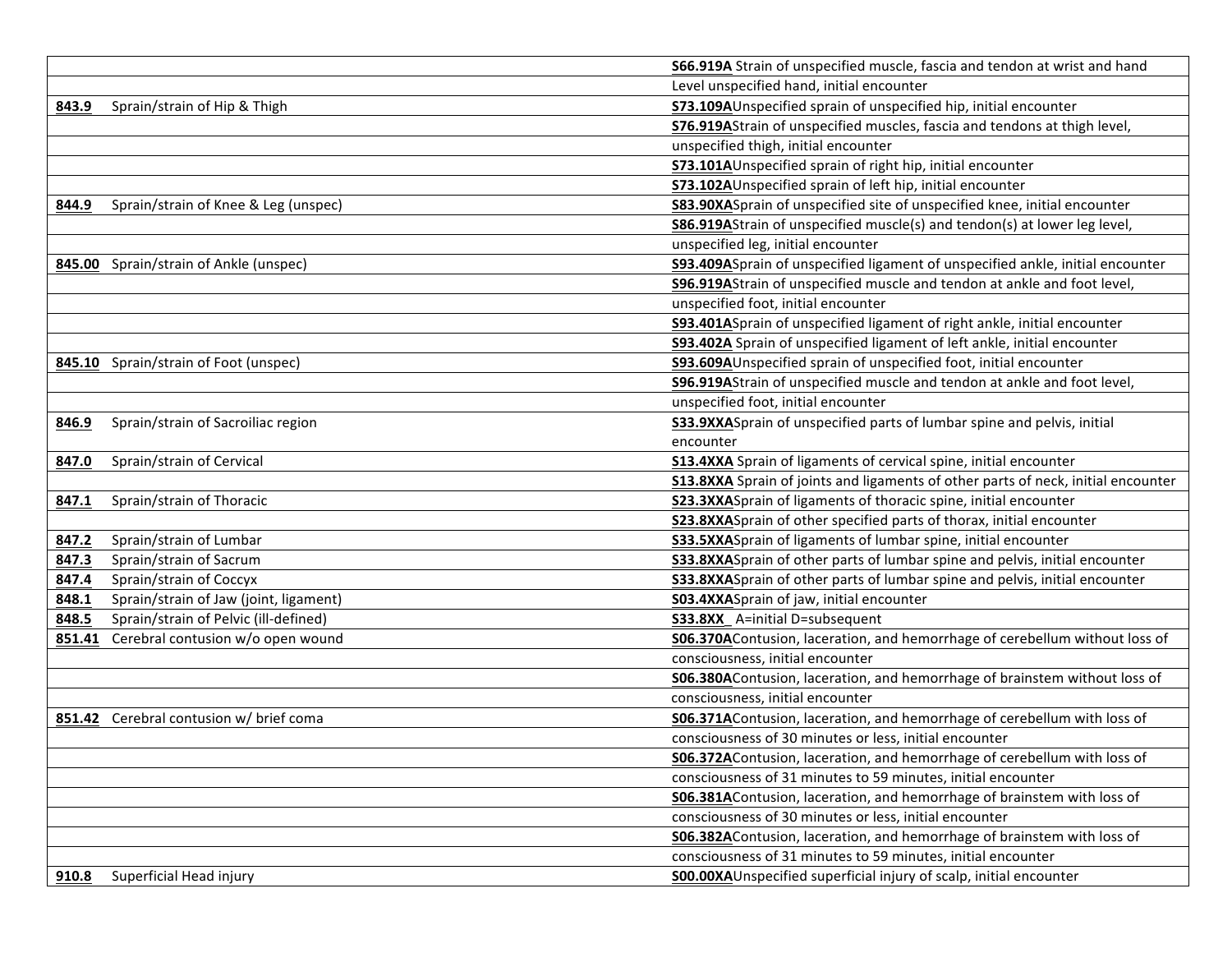|       |                                                                        | S00.30XAUnspecified superficial injury of nose, initial encounter                |
|-------|------------------------------------------------------------------------|----------------------------------------------------------------------------------|
|       |                                                                        | S00.409AUnspecified superficial injury of unspecified ear, initial encounter     |
|       |                                                                        | S00.501AUnspecified superficial injury of lip, initial encounter                 |
|       |                                                                        | S00.502AUnspecified superficial injury of oral cavity, initial encounter         |
|       |                                                                        | S00.90XAUnspecified superficial injury of unspecified part of head, initial      |
|       |                                                                        | encounter                                                                        |
|       |                                                                        | S10.10XAUnspecified superficial injuries of throat, initial encounter            |
|       |                                                                        | S10.80XAUnspecified superficial injury of other specified part of neck, initial  |
|       |                                                                        | encounter                                                                        |
| 920   | Contusion of Face, Scalp, and Neck)                                    | S00.93XAContusion of unspecified part of head, initial encounter                 |
|       |                                                                        | S10.93XAContusion of unspecified part of neck, initial encounter                 |
| 922.1 | Contusion of Chest wall                                                | <b>S20.219A</b> Contusion of unspecified front wall of thorax, initial encounter |
| 922.2 | Contusion of Abdominal wall                                            | S30.1XXAContusion of abdominal wall, initial encounter                           |
|       | 924.00 Contusion of Thigh                                              | <b>S70.10XAContusion of unspecified thigh, initial encounter</b>                 |
|       | 924.01 Contusion of Hip                                                | S70.00XAContusion of unspecified hip, initial encounter                          |
|       |                                                                        | S70.01XA Right side, initial encounter                                           |
|       |                                                                        | S70.02XA Left side, initial encounter                                            |
|       | <b>COMMON HISTORY OF COMPLAINTS &amp; SYMPTOMS--COLOSSUS</b>           |                                                                                  |
|       |                                                                        |                                                                                  |
|       | 307.81 Tension headache                                                | G44.209Tension-type headache, unspecified, not intractable                       |
| 308.0 | Predominant disturbance of emotions (anxiety, panic state)             | <b>F43.0Acute stress reaction</b>                                                |
|       | 719.41 Pain in joint, shoulder region                                  | M25.519Pain in unspecified shoulder                                              |
|       |                                                                        | M25.511Pain in right shoulder                                                    |
|       |                                                                        | M25.512 Pain in left shoulder                                                    |
|       | 719.46 Pain in joint, lower leg                                        | M25.569Pain in unspecified knee                                                  |
|       |                                                                        | M25.561Pain in right knee                                                        |
|       |                                                                        | M25.562 Pain in left knee                                                        |
| 719.5 | <b>Stiffness of joint</b>                                              | M25.60Stiffness of unspecified joint, not elsewhere classified                   |
| 724.6 | Disorders of Sacrum (Ankylosis: immobility due to Injury, instability) | M43.27Fusion of spine, lumbosacral region                                        |
|       |                                                                        | M43.28Fusion of spine, sacral and sacrococcygeal region                          |
|       |                                                                        | M53.2X7Spinal instabilities, lumbosacral region                                  |
|       |                                                                        | M53.3Sacrococcygeal disorders, not elsewhere classified                          |
|       | 728.85 Spasm of muscle                                                 | M62.40Contracture of muscle, unspecified site                                    |
|       |                                                                        | M62.838Other muscle spasm                                                        |
|       |                                                                        | M62.451 Contracture, thigh right                                                 |
|       |                                                                        | M62.452 Contracture, thigh left                                                  |
|       |                                                                        | M62.461Contracture of muscle, right lower leg                                    |
|       |                                                                        | M62.462 Contracture of muscle, left lower leg                                    |
|       |                                                                        | M62.471 Contracture of muscle, right ankle and foot                              |
|       |                                                                        | M62.472 Contracture of muscle, left ankle and foot                               |
|       |                                                                        | M62.411 Contracture of muscle, right shoulder                                    |
|       |                                                                        | M62.421 Contracture of muscle, right upper arm                                   |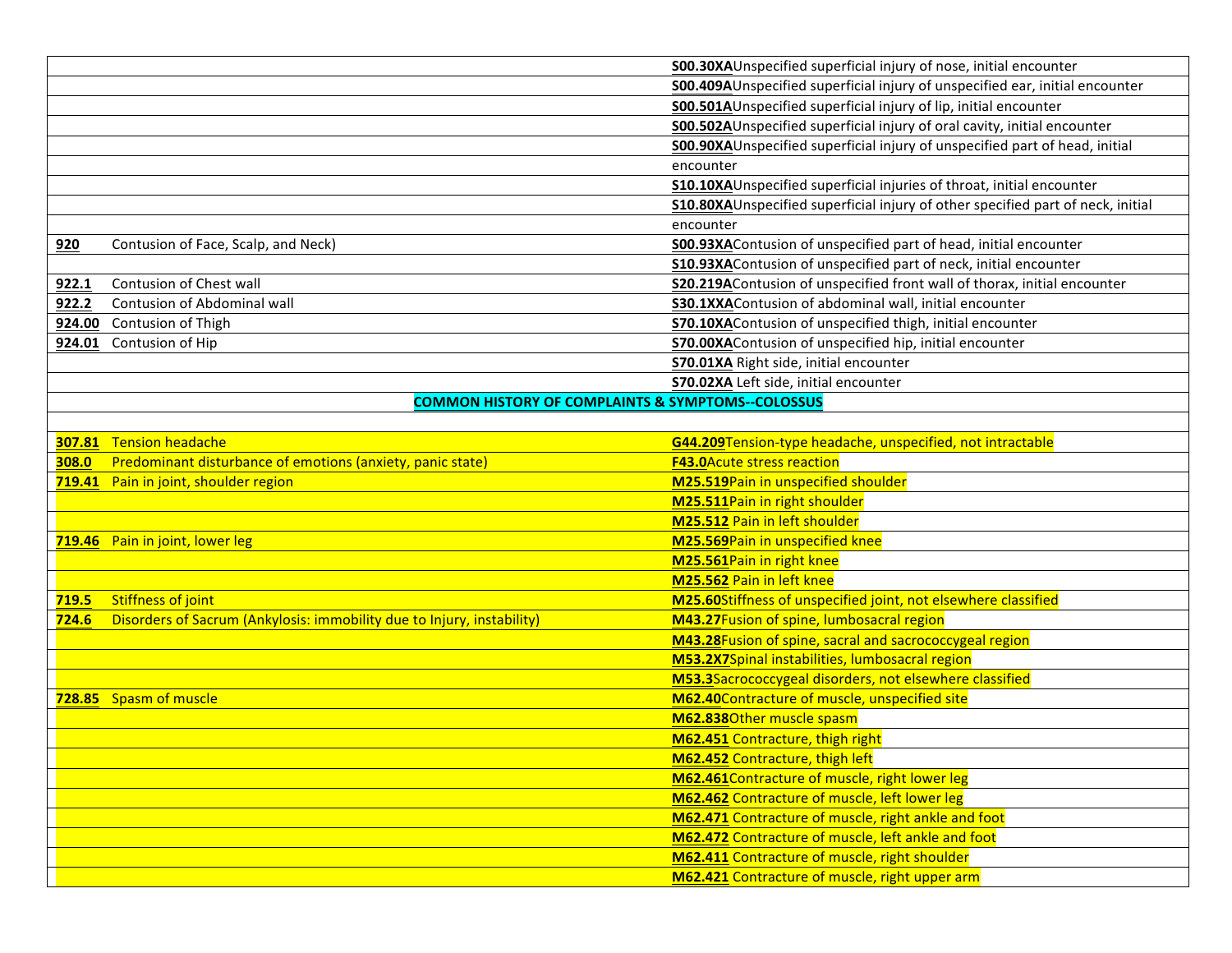|                                                        | M62.422 Contracture of muscle, left upper arm                           |
|--------------------------------------------------------|-------------------------------------------------------------------------|
|                                                        | M62.412 Contracture of muscle, left shoulder                            |
|                                                        | M62.431 Contracture of muscle, right forearm                            |
|                                                        | M62.432 Contracture of muscle, left forearm                             |
|                                                        | M62.441 Contracture of muscle, right hand                               |
|                                                        | M62.442 Contracture of muscle, left hand                                |
|                                                        | M62.83 Muscle spasm                                                     |
|                                                        | M62.831 Muscle spasm of calf (Charley-horse)                            |
| Pain in limb (soft tissue disorder)<br><b>729.5</b>    | M79.609Pain in unspecified limb                                         |
| <b>Dizziness and giddiness</b><br>780.4                | <b>R42Dizziness and giddiness</b>                                       |
| 780.50 Sleep disturbance                               | G47.9Sleep disorder, unspecified                                        |
| 780.79 Other malaise and fatigue (lethargy, tiredness) | <b>G93.3Postviral fatigue syndrome</b>                                  |
|                                                        | R53.1Weakness                                                           |
|                                                        | R53.81Other malaise                                                     |
|                                                        | R53.83Other fatigue                                                     |
| Disturbance of skin sensation<br>782.0                 | R20.0Anesthesia of skin                                                 |
|                                                        | R20.1Hypoesthesia of skin                                               |
|                                                        | R20.2Paresthesia of skin, pins and needles                              |
|                                                        | R20.3Hyperesthesia                                                      |
|                                                        | R20.80ther disturbances of skin sensation                               |
|                                                        | R20.9Unspecified disturbances of skin sensation                         |
| Headache (facial pain, pain in head)<br>784.0          | G44.1Vascular headache, not elsewhere classified                        |
|                                                        |                                                                         |
|                                                        | <b>R51Headache (chronic daily)</b>                                      |
| 786.50 Chest pain, unspecified                         | R07.9Chest pain, unspecified                                            |
|                                                        |                                                                         |
| <b>CERVICAL DIAGNOSES</b>                              |                                                                         |
|                                                        |                                                                         |
| 353.2 Cervical root lesions                            | G54.2Cervical root disorders, not elsewhere classified                  |
| 723.4 Brachial neuritis or radiculitis NOS             | M54.12Radiculopathy, cervical region                                    |
|                                                        | M54.13Radiculopathy, cervicothoracic region                             |
| 721.0 Cervical spondylosis without myelopathy          | M47.812Spondylosis without myelopathy or radiculopathy, cervical region |
| 722.4Degen. of cervical intervertebral disc            | M50.30Other cervical disc degeneration, unspecified cervical region     |
|                                                        | M50.31 Disc degeneration, C2-3/C3-4                                     |
|                                                        | M50.32 Disc degeneration, C4-5/C5-6/C6-7                                |
|                                                        | M50.33 Disc degeneration, C7-T1                                         |
| 723.0 Spinal stenosis of cervical region               | M48.02Spinal stenosis, cervical region                                  |
|                                                        | M48.01 Stenosis, occipto-atlanto-axial region                           |
|                                                        | M48.03 Stenosis, cervicothoracic region                                 |
| 723.1 Cervicalgia                                      | M54.2Cervicalgia                                                        |
| 723.4 Brachia neuritis or radiculitis NOS              | M54.12Radiculopathy, cervical region                                    |
|                                                        | M54.13 Radiculopathy, cervicothoracic region                            |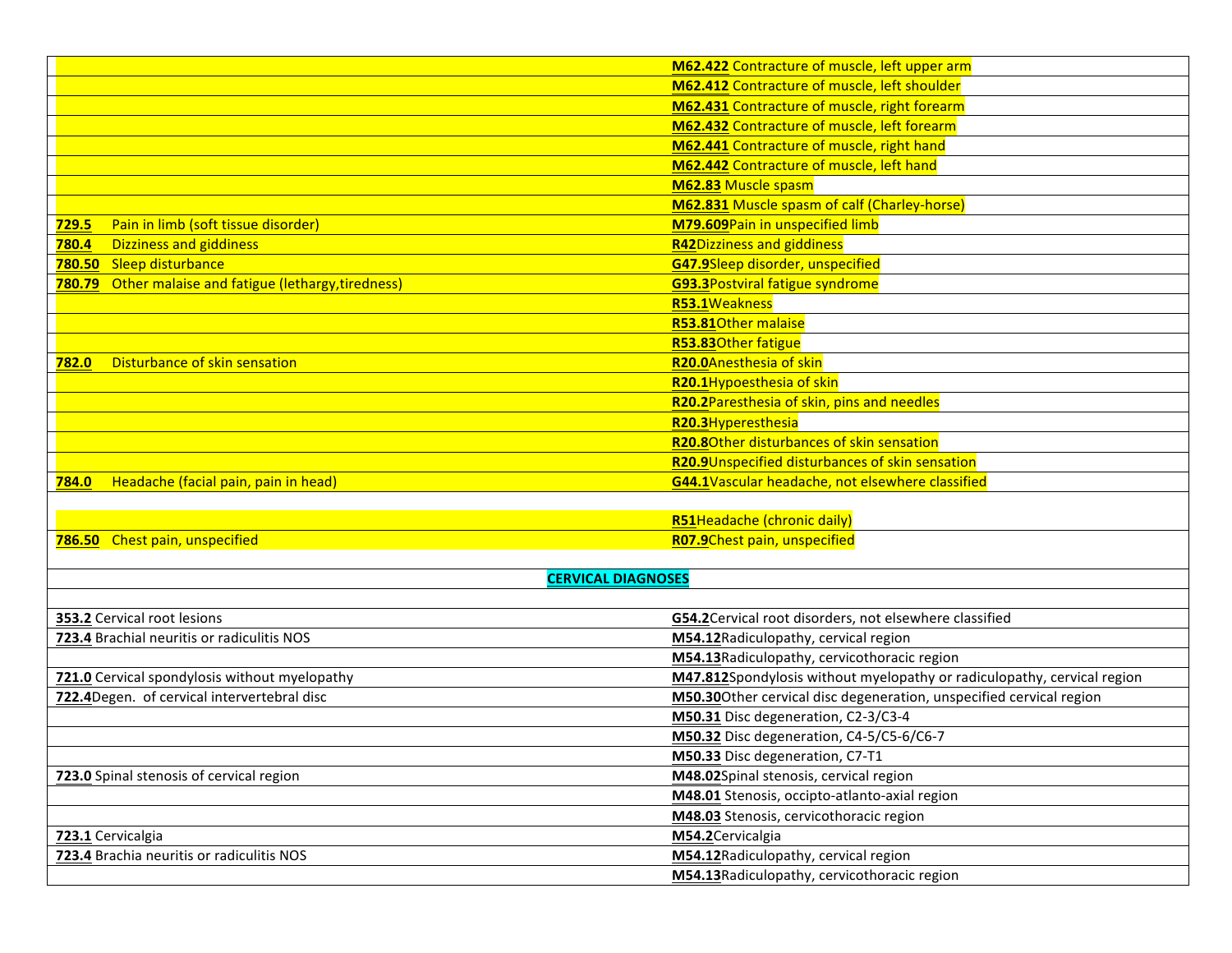| M54.11 Radiculopathy, occipto-atlanto-axial region                       |
|--------------------------------------------------------------------------|
| M43.6Torticollis                                                         |
| M53.82Other specified dorsopathies, cervical region                      |
| M99.00Segmental and somatic dysfunction of head region                   |
| S13.111ADislocation of CO/C1 cervical vertebrae, initial encounter       |
| S13.121ADislocation of C1/C2 cervical vertebrae, initial encounter       |
| S13.131ADislocation of C2/C3 cervical vertebrae, initial encounter       |
| \$13.141ADislocation of C3/C4 cervical vertebrae, initial encounter      |
| \$13.151ADislocation of C4/C5 cervical vertebrae, initial encounter      |
| \$13.161ADislocation of C5/C6 cervical vertebrae, initial encounter      |
| S13.171ADislocation of C6/C7 cervical vertebrae, initial encounter       |
| S13.181ADislocation of C7/T1 cervical vertebrae, initial encounter       |
| S13.101ADislocation of unspecified cervical vertebrae, initial encounter |
|                                                                          |

## **THORACIC/RIB CAGE DIAGNOSES**

| <b>353.3 Thoracic root lesions</b>                            | G54.3Thoracic root disorders, not elsewhere classified                         |
|---------------------------------------------------------------|--------------------------------------------------------------------------------|
| 721.2 Thoracic spondylosis without myelopathy                 | M47.814Spondylosis without myelopathy or radiculopathy, thoracic region        |
| 722.31Schmorl's nodes, thoracic region                        | M51.44Schmorl's nodes, thoracic region                                         |
|                                                               | M51.45Schmorl's nodes, thoracolumbar region                                    |
| 722.51Degen. of thoracic or thoracolumbar intervertebral disc | M51.34Other intervertebral disc degeneration, thoracic region                  |
|                                                               | M51.35Other intervertebral disc degeneration, thoracolumbar region             |
| 724.01 Spinal stenosis, thoracic region                       | M48.04Spinal stenosis, thoracic region                                         |
| 724.1 Pain in thoracic spine                                  | <b>M54.6Pain in thoracic spine</b>                                             |
| 739.8 Nonallopathic lesions, rib cage                         | M99.08Segmental and somatic dysfunction of rib cage                            |
| 839.61 Dislocation of sternum, closed                         | S43.206AUnspecified dislocation of unspecified sternoclavicular joint, initial |
|                                                               | encounter                                                                      |
| 848.3 Sprains and strains of ribs                             | S23.41XASprain of ribs, initial encounter                                      |
| 848.40 Sprains and strains of sternum, unspec                 | S23.429AUnspecified sprain of sternum, initial encounter                       |

| <b>LUMBOSACRAL DIAGNOSES</b>                                  |                                                                  |  |
|---------------------------------------------------------------|------------------------------------------------------------------|--|
| <b>353.1</b> Lumbosacral plexus lesions                       | G54.1Lumbosacral plexus disorders                                |  |
| 722.52 Degeneration of lumbar/lumbosacral intervertebral disc | M51.36Other intervertebral disc degeneration, lumbar region      |  |
|                                                               | M51.37Other intervertebral disc degeneration, lumbosacral region |  |
| 724.3 Sciatica                                                | M54.30Sciatica, unspecified side                                 |  |
|                                                               | M54.31 Sciatica Right                                            |  |
|                                                               | M54.32 Sciatica Left                                             |  |
|                                                               | M54.41 Low back pain with sciatica (right)                       |  |
|                                                               | M54.42 Low back pain with sciatica (left)                        |  |
| 724.4 Thoracic/lumbosacral neuritis/radiculitis               | M54.14Radiculopathy, thoracic region                             |  |
|                                                               | M54.15 Radiculopathy, thoracolumbar region                       |  |
|                                                               | M54.16Radiculopathy, lumbar region                               |  |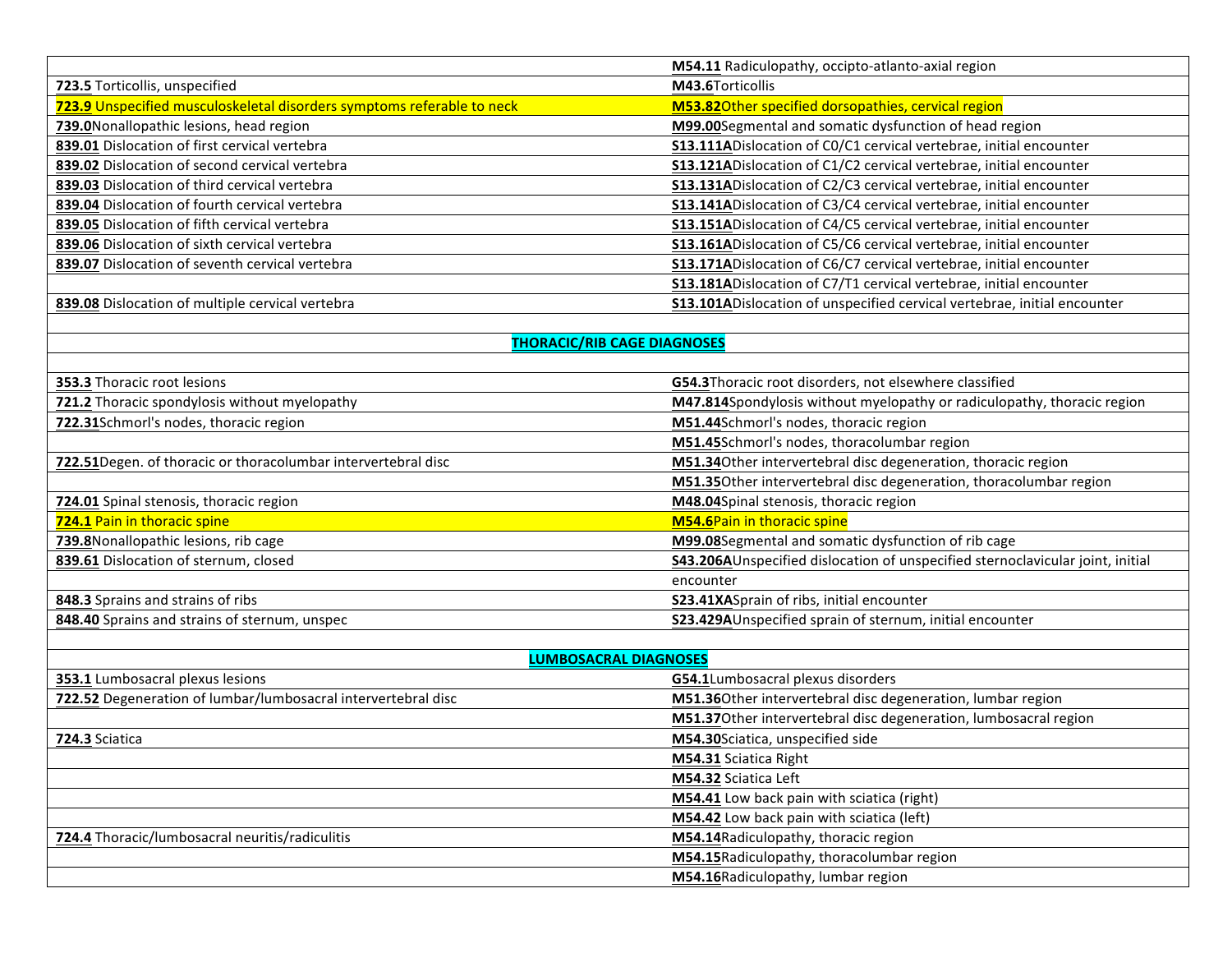|                                                                     | M54.17 Radiculopathy, lumbosacral region                                              |
|---------------------------------------------------------------------|---------------------------------------------------------------------------------------|
| 720.2Sacroiliitis, not elsewhere classified                         | M46.1Sacroiliitis, not elsewhere classified                                           |
| 721.3 Lumbosacral spondylosis w/o myelopathy                        | M47.817Spondylosis without myelopathy or radiculopathy, lumbosacral region            |
| 722.32Schmorl's nodes, lumbar region                                | M51.46Schmorl's nodes, lumbar region                                                  |
|                                                                     | M51.47Schmorl's nodes, lumbosacral region                                             |
| 724.02 Spinal stenosis, lumbar region                               | M48.06Spinal stenosis, lumbar region                                                  |
| 724.2 Lumbago                                                       | M54.5Low back pain                                                                    |
| 724.5 Backache, unspecified                                         | M54.89Other dorsalgia                                                                 |
|                                                                     | M54.9Dorsalgia, unspecified                                                           |
| 724.70 Disorders of coccyx unspecified                              | M53.3Sacrococcygeal disorders, not elsewhere classified                               |
| 724.79 Disorders of coccyx, other                                   | M53.3Sacrococcygeal disorders, not elsewhere classified                               |
| 738.4 Acquired spondylolisthesis                                    | M43.00Spondylolysis, site unspecified                                                 |
|                                                                     | M43.10Spondylolisthesis, site unspecified                                             |
|                                                                     | M43.05 Spondylolysis, thoracolumbar                                                   |
|                                                                     | M43.06 Spondylolysis, lumbar                                                          |
|                                                                     | M43.07 Spondylolysis, lumbosacral                                                     |
|                                                                     | M43.15 Spondylolisthesis, thoracolumbar                                               |
|                                                                     | M43.16 Spondylolisthesis, lumbar                                                      |
|                                                                     | M43.17 Spondylolisthesis, lumbosacral                                                 |
|                                                                     | M43.08 Spondylolysis                                                                  |
|                                                                     | M43.18 Spondylolisthesis                                                              |
| 756.11 Spondylolysis, lumbosacral region                            | Q76.2Congenital spondylolisthesi                                                      |
| 756.12 Spondylolisthesis                                            | Q76.2Congenital spondylolisthesis                                                     |
| 839.41 Dislocation of coccyx, closed                                | S33.2XXADislocation of sacroiliac and sacrococcygeal joint, initial encounter         |
| 839.42 Dislocation of sacrum, closed                                | <b>S33.2XXAD</b> islocation of sacroiliac and sacrococcygeal joint, initial encounter |
| 846.0 Sprains and strains of lumbosacral                            | S33.8XXASprain of other parts of lumbar spine and pelvis, initial encounter           |
| 846.1 Sprains and strains of sacroiliac ligament                    | <b>S33.6XXASprain of sacroiliac joint, initial encounter</b>                          |
| 846.8 Sprains/strains of other specified sites of Sacroiliac region | S33.8XXASprain of other parts of lumbar spine and pelvis, initial encounter           |
|                                                                     |                                                                                       |
| <b>LOWER EXTREMITY DIAGNOSES</b>                                    |                                                                                       |
| <b>719.45 Pain</b>                                                  | M25.551 Pain Right                                                                    |
|                                                                     | M25.552 Pain left                                                                     |
| 719.45 Pain in joint, pelvic region and thigh                       | M25.559Pain in unspecified hip                                                        |
| 719.47 Pain in joint, ankle and foot                                | M25.579Pain in unspecified ankle and joints of unspecified foot                       |
|                                                                     | M25.571Pain in right ankle and joints of right foot                                   |
|                                                                     | M25.572 Pain in left ankle and joints of right foot                                   |

**739.6**Nonallopathic lesions, lower extremity **XXXX** and Somatic dysfunction of lower extremity **M99.06**Segmental and somatic dysfunction of lower extremity 843.8 Sprain / strains of other specified sites of Hip and thigh **S73.199A**Other sprain of unspecified hip, initial encounter

encounter

**S76.111A**Strain of right quadriceps muscle, fascia and tendon, initial encounter **S76.112A** Strain of left quadriceps muscle, fascia and tendon, initial encounter **S76.211A** Strain of adductor muscle, fascia and tendon of right thigh, initial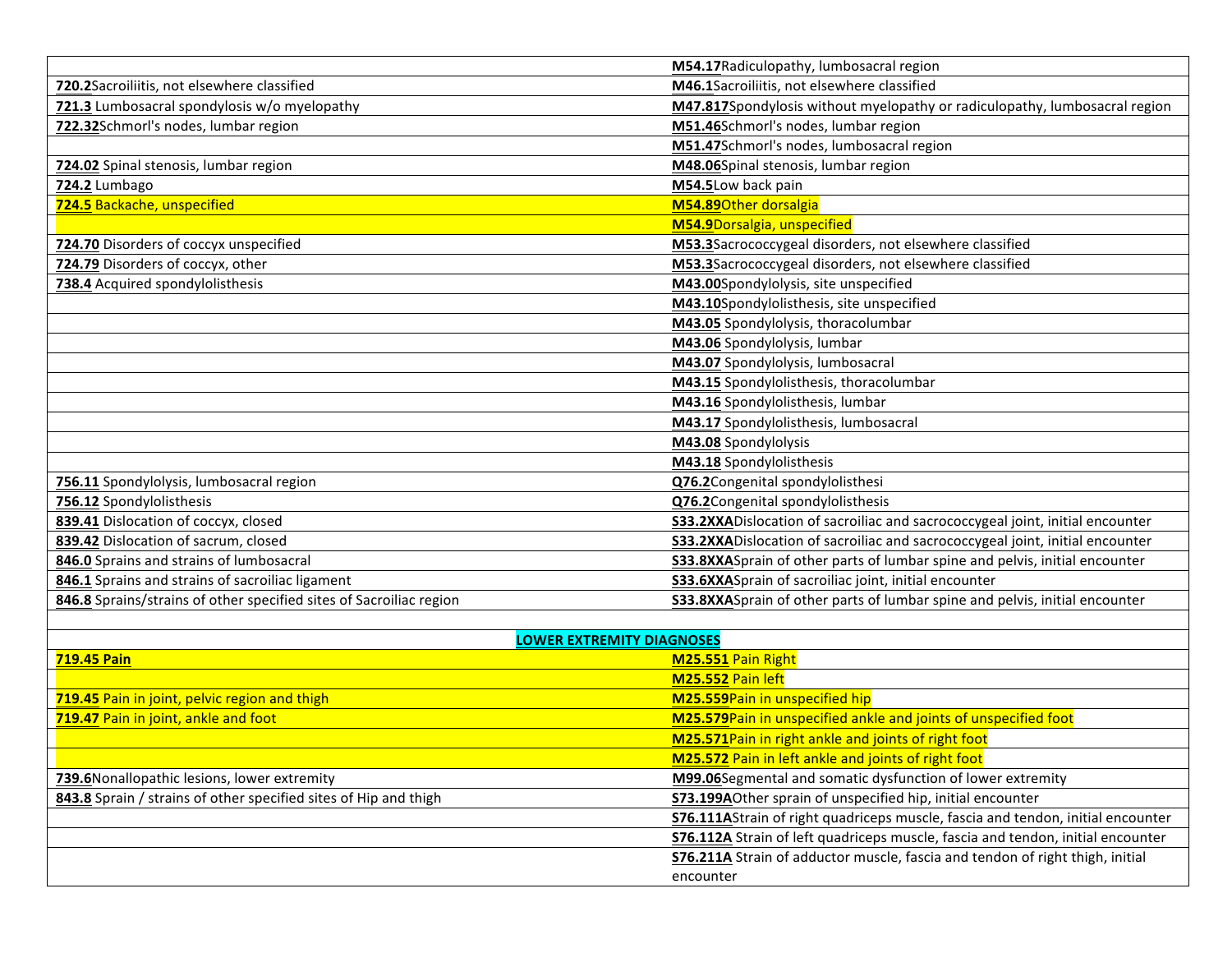|                                                                | S76.212A Strain of adductor muscle, fascia and tendon of left thigh, initial            |
|----------------------------------------------------------------|-----------------------------------------------------------------------------------------|
|                                                                | encounter                                                                               |
|                                                                | S76.311A Strain of muscle, fascia and tendon of the posterior muscle group at           |
|                                                                | thigh level, right thigh, initial encounter                                             |
|                                                                | S76.312A Strain of muscle, fascia and tendon of the posterior muscle group at           |
|                                                                | thigh level, left thigh, initial encounter                                              |
| 844.8 Sprain/ strains of other specified sites of Knee and leg | <b>S83.8X9A</b> Sprain of other specified parts of unspecified knee, initial encounter  |
|                                                                | <b>S86.819A</b> Strain of other muscle(s) and tendon(s) at lower leg level, unspecified |
|                                                                | leg, initial encounter                                                                  |
| 845.09 Sprains and strains of ankle, other                     | <b>S86.019A</b> Strain of unspecified Achilles tendon, initial encounter                |
|                                                                | S93.499ASprain of other ligament of unspecified ankle, initial encounter                |
|                                                                | S96.011AStrain of muscle and tendon of long flexor muscle of toe at ankle and           |
|                                                                | foot level, right foot, initial encounter                                               |
|                                                                | S96.012A Strain of muscle and tendon of long flexor muscle of toe at ankle and          |
|                                                                | foot level, left foot, initial encounter                                                |
|                                                                | <b>S96.111A</b> Strain of muscle and tendon of long extensor muscle of toe at ankle     |
|                                                                | And foot level, right foot, initial encounter                                           |
|                                                                | <b>S96.112A</b> Strain of muscle and tendon of long extensor muscle of toe at ankle     |
|                                                                | And foot level, left foot, initial encounter                                            |
|                                                                | S96.211A Strain of intrinsic muscle and tendon at ankle and foot level, right           |
|                                                                | Foot, initial encounter                                                                 |
|                                                                | S96.212A Strain of intrinsic muscle and tendon at ankle and foot level, left foot,      |
|                                                                | initial encounter                                                                       |
| 839.01 Dislocation of first cervical vertebra, closed          | <b>S13.111A</b> Dislocation of CO/C1 cervical vertebrae, initial encounter              |
| 845.19 Sprains and strains of foot, other                      | <b>S93.699A</b> Other sprain of unspecified foot, initial encounter                     |
|                                                                | <b>S93.611A</b> Sprain of tarsal ligament of right foot, initial encounter              |
|                                                                | <b>S93.612A</b> Sprain of tarsal ligament of left foot, initial encounter               |
|                                                                |                                                                                         |
|                                                                | <b>UPPER EXTREMITY DIAGNOSES</b>                                                        |
| 354.0 Carpal Tunnel Syndrome                                   | G56.00Carpal tunnel syndrome, unspecified upper limb                                    |
|                                                                | G56.01 Carpal tunnel syndrome, right upper limb                                         |
|                                                                | G56.02 Carpal tunnel syndrome, left upper limb                                          |
| 719.42 Pain in joint, upper arm                                | M25.529Pain in unspecified elbow                                                        |
|                                                                | M79.621Pain in right upper arm                                                          |
|                                                                | M79.622Pain in left upper arm                                                           |
|                                                                | M25.521Pain in right elbow                                                              |
|                                                                | M25.522 Pain in left elbow                                                              |
| 719.43 Pain in joint, forearm                                  | M25.539 Pain in unspecified wrist                                                       |
|                                                                | M79.631 Pain in right forearm                                                           |
| <b>M79.632 Pain in left forearm</b>                            |                                                                                         |
| M25.531Pain in right wrist                                     |                                                                                         |
| M25.532Pain in left wrist                                      |                                                                                         |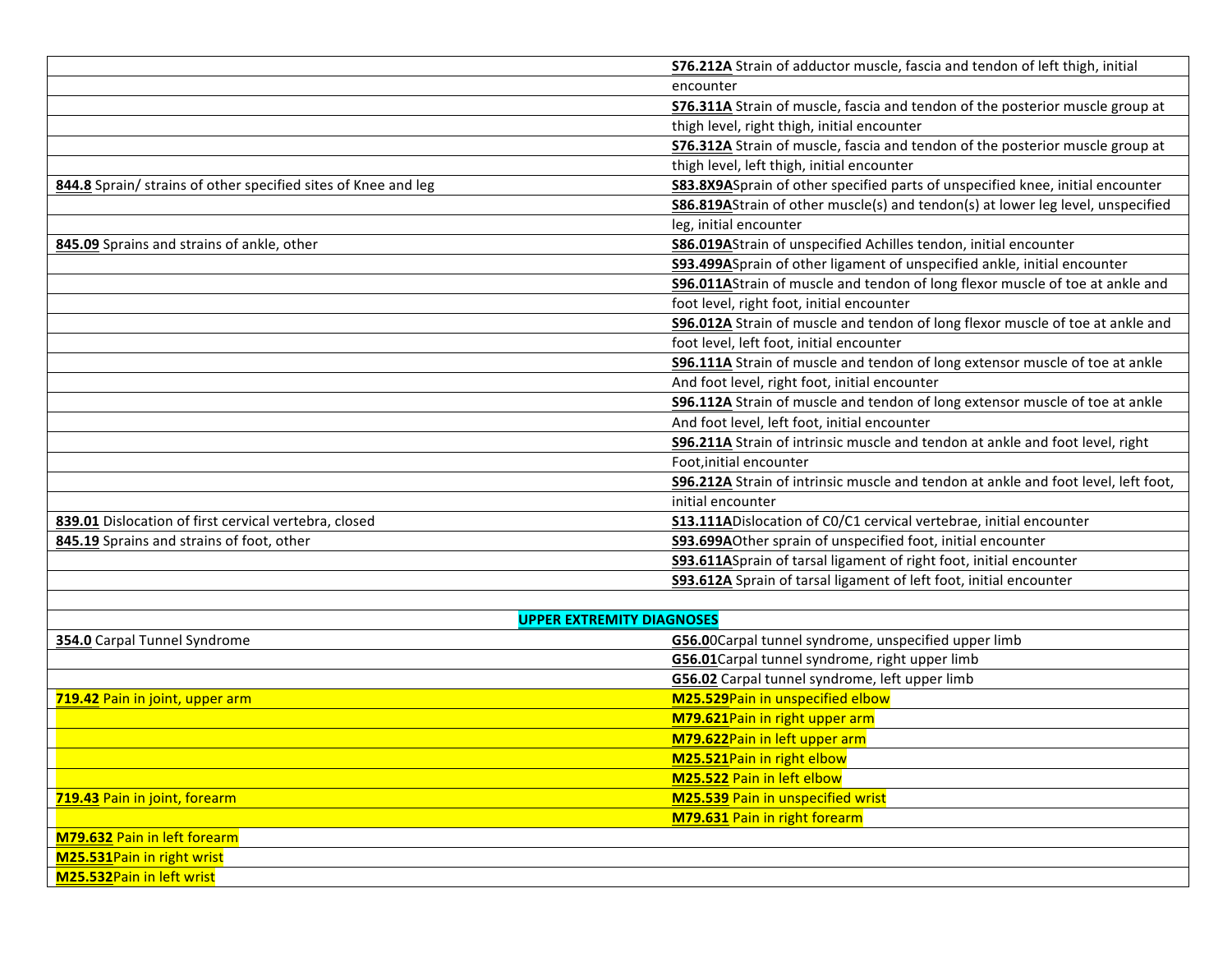| 719.44 Pain in joint hand                                      | M79.643 Pain in unspecified hand                                                         |
|----------------------------------------------------------------|------------------------------------------------------------------------------------------|
|                                                                | <b>M79.646 Pain in unspecified finger(s)</b>                                             |
|                                                                | M79.641 Pain in right hand                                                               |
|                                                                | M79.642 Pain in left hand                                                                |
| 739.7 Nonallopathic lesions, upper extremity                   | M99.07 Segmental and somatic dysfunction of upper extremity                              |
| 840.0 Sprains and strains of acromioclavicular                 | S43.50XA Sprain of unspecified acromioclavicular joint, initial encounter                |
|                                                                | <b>S43.51XA</b> Sprain of right acromioclavicular joint, initial encounter               |
|                                                                | S43.52XA Sprain of left acromioclavicular joint, initial encounter                       |
| 840.8 Sprain/strain, specified sites of shoulder and upper arm | <b>S43.499A</b> Other sprain of unspecified shoulder joint, initial encounter            |
|                                                                | <b>S46.019A</b> Strain of muscle(s) and tendon(s) of the rotator cuff of unspecified     |
|                                                                | shoulder, initial encounter                                                              |
|                                                                | <b>S46.119A</b> Strain of muscle, fascia and tendon of long head of biceps, unspecified  |
|                                                                | arm, initial encounter                                                                   |
|                                                                | S46.819A Strain of other muscles, fascia and tendons at shoulder and upper arm           |
|                                                                | level, unspecified arm, initial encounter                                                |
|                                                                | S46.911A Strain of unspecified muscle, fascia and tendon at shoulder and upper           |
|                                                                | arm level, right arm, initial encounter                                                  |
|                                                                | 546.912A Strain of unspecified muscle, fascia and tendon at shoulder and upper           |
|                                                                | arm level, left arm, initial encounter                                                   |
|                                                                | S43.61XASprain of right sternoclavicular joint, initial encounter                        |
|                                                                | S43.62XA Sprain of left sternoclavicular joint, initial encounter                        |
|                                                                | S46.011A Strain of muscle(s) and tendon(s) of the rotator cuff of right shoulder,        |
|                                                                | initial encounter                                                                        |
|                                                                | <b>S46.012A</b> Strain of muscle(s) and tendon(s) of the rotator cuff of left shoulder,  |
|                                                                | initial encounter                                                                        |
|                                                                | <b>S46.811A</b> Strain of other muscles, fascia and tendons at shoulder and upper arm    |
|                                                                | level, right arm, initial encounter                                                      |
|                                                                | S46.812A Strain of other muscles, fascia and tendons at shoulder and upper arm           |
|                                                                | level, left arm, initial encounter                                                       |
| 842.09 Sprains and strains of wrist, other                     | S63.599A Other specified sprain of unspecified wrist, initial encounter                  |
|                                                                | <b>S66.011A</b> Strain of long flexor muscle, fascia and tendon of right thumb at wrist  |
|                                                                | and hand level, initial encounter                                                        |
|                                                                | S66.012A Strain of long flexor muscle, fascia and tendon of left thumb at wrist          |
|                                                                | And hand level, initial encounter                                                        |
|                                                                | S66.411A Strain of intrinsic muscle, fascia and tendon of right thumb at wrist           |
|                                                                | And hand level, initial encounter                                                        |
|                                                                | <b>S66.412A</b> Strain of intrinsic muscle, fascia and tendon of left thumb at wrist and |
|                                                                | hand level, initial encounter                                                            |
| 842.19 Sprains and strains of hand, other                      | S63.8X9A Sprain of other part of unspecified wrist and hand, initial encounter           |
|                                                                | S66.110AStrain of flexor muscle, fascia and tendon of right index finger at wrist        |
|                                                                | and hand level, initial encounter                                                        |
|                                                                | <b>S66.111A</b> Strain of flexor muscle, fascia and tendon of left index finger at wrist |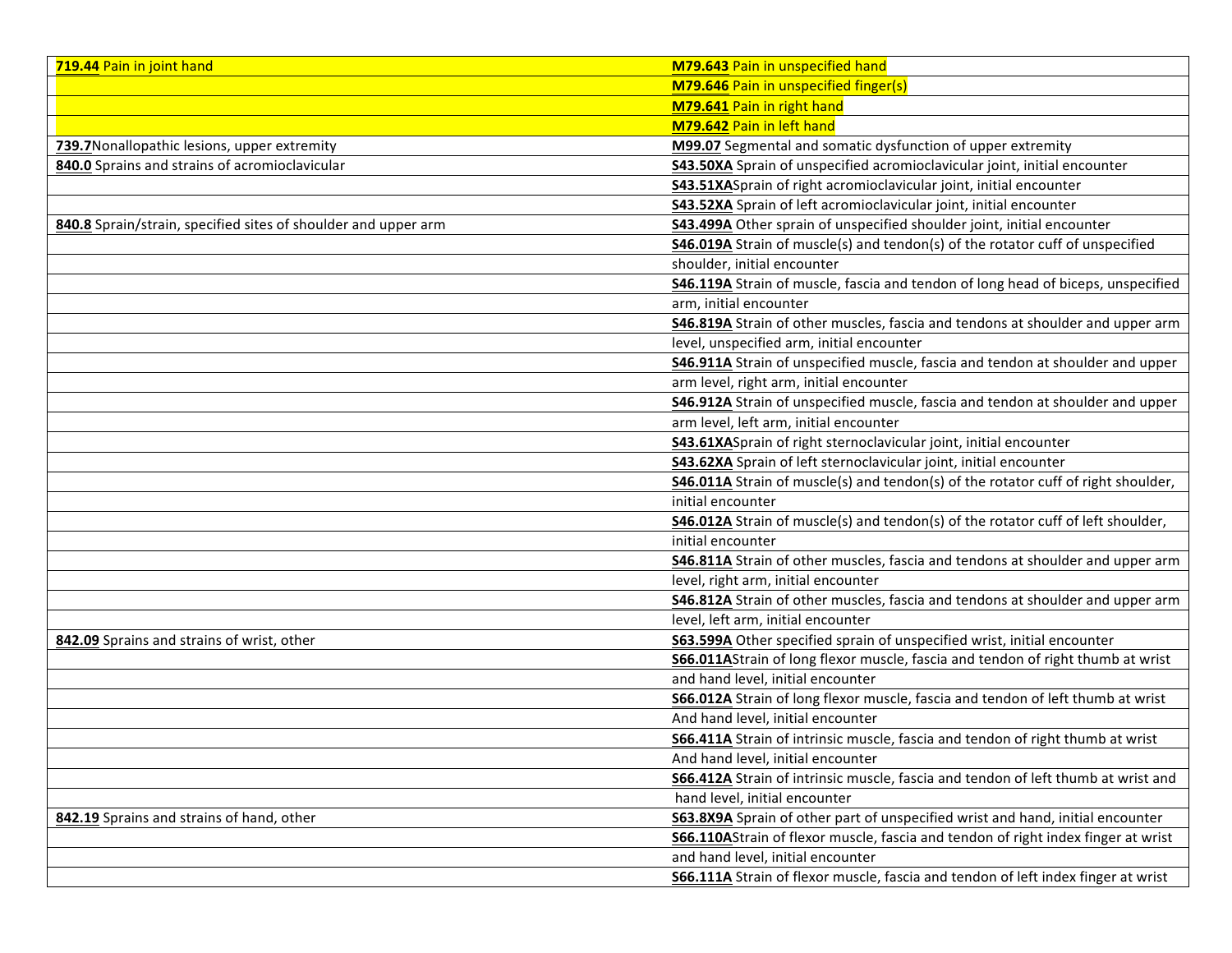|                          | And hand level, initial encounter                                                         |
|--------------------------|-------------------------------------------------------------------------------------------|
|                          | S66.112A Strain of flexor muscle, fascia and tendon of right middle finger at             |
|                          | Wrist and hand level, initial encounter                                                   |
|                          | S66.113A Strain of flexor muscle, fascia and tendon of left middle finger at wrist        |
|                          | and hand level, initial encounter                                                         |
|                          | <b>S66.114A</b> Strain of flexor muscle, fascia and tendon of right ring finger at wrist  |
|                          | And hand level, initial encounter                                                         |
|                          | <b>S66.115A</b> Strain of flexor muscle, fascia and tendon of left ring finger at wrist   |
|                          | And hand level, initial encounter                                                         |
|                          | S66.116A Strain of flexor muscle, fascia and tendon of right little finger at wrist       |
|                          | And hand level, initial encounter                                                         |
|                          | <b>S66.117A</b> Strain of flexor muscle, fascia and tendon of left little finger at wrist |
|                          | And hand level, initial encounter                                                         |
|                          | <b>S66.211A</b> Strain of extensor muscle, fascia and tendon of right thumb at wrist      |
|                          | And hand level, initial encounter                                                         |
|                          | S66.212A Strain of extensor muscle, fascia and tendon of left thumb at wrist              |
|                          | And hand level, initial encounter                                                         |
|                          | S66.310A Strain of extensor muscle, fascia and tendon of right index finger at            |
|                          | Wrist and hand level, initial encounter                                                   |
|                          | S66.311A Strain of extensor muscle, fascia and tendon of left index finger at             |
|                          | Wrist and hand level, initial encounter                                                   |
|                          | S66.312A Strain of extensor muscle, fascia and tendon of right middle finger at           |
|                          | wrist and hand level, initial encounter                                                   |
|                          | S66.313A Strain of extensor muscle, fascia and tendon of left middle finger at            |
|                          | Wrist and hand level, initial encounter                                                   |
|                          | S66.314A Strain of extensor muscle, fascia and tendon of right ring finger at             |
|                          | Wrist and hand level, initial encounter                                                   |
|                          | S66.315A Strain of extensor muscle, fascia and tendon of left ring finger at wrist        |
|                          | and hand level, initial encounter                                                         |
|                          | S66.316A Strain of extensor muscle, fascia and tendon of right little finger at           |
|                          | Wrist and hand level, initial encounter                                                   |
|                          | S66.317A Strain of extensor muscle, fascia and tendon of left little finger at            |
|                          | Wrist and hand level, initial encounter                                                   |
|                          |                                                                                           |
| <b>GENERAL DIAGNOSES</b> |                                                                                           |
|                          |                                                                                           |

| <b>300.0 Anxiety States</b>                              |                                                                     |
|----------------------------------------------------------|---------------------------------------------------------------------|
| <b>300.00</b> Anxiety state, unspecified                 | <b>F41.9</b> Anxiety disorder, unspecified                          |
| <b>311</b> Depressive disorder, not elsewhere classified | <b>F32.9</b> Major depressive disorder, single episode, unspecified |
| <b>339.21</b> Acute post-traumatic headache              | G44.319 Acute post-traumatic headache, not intractable              |
|                                                          | <b>G44.311</b> Acute post-traumatic headache, intractable           |
|                                                          | G44.319 Acute post-traumatic headache, not intractable              |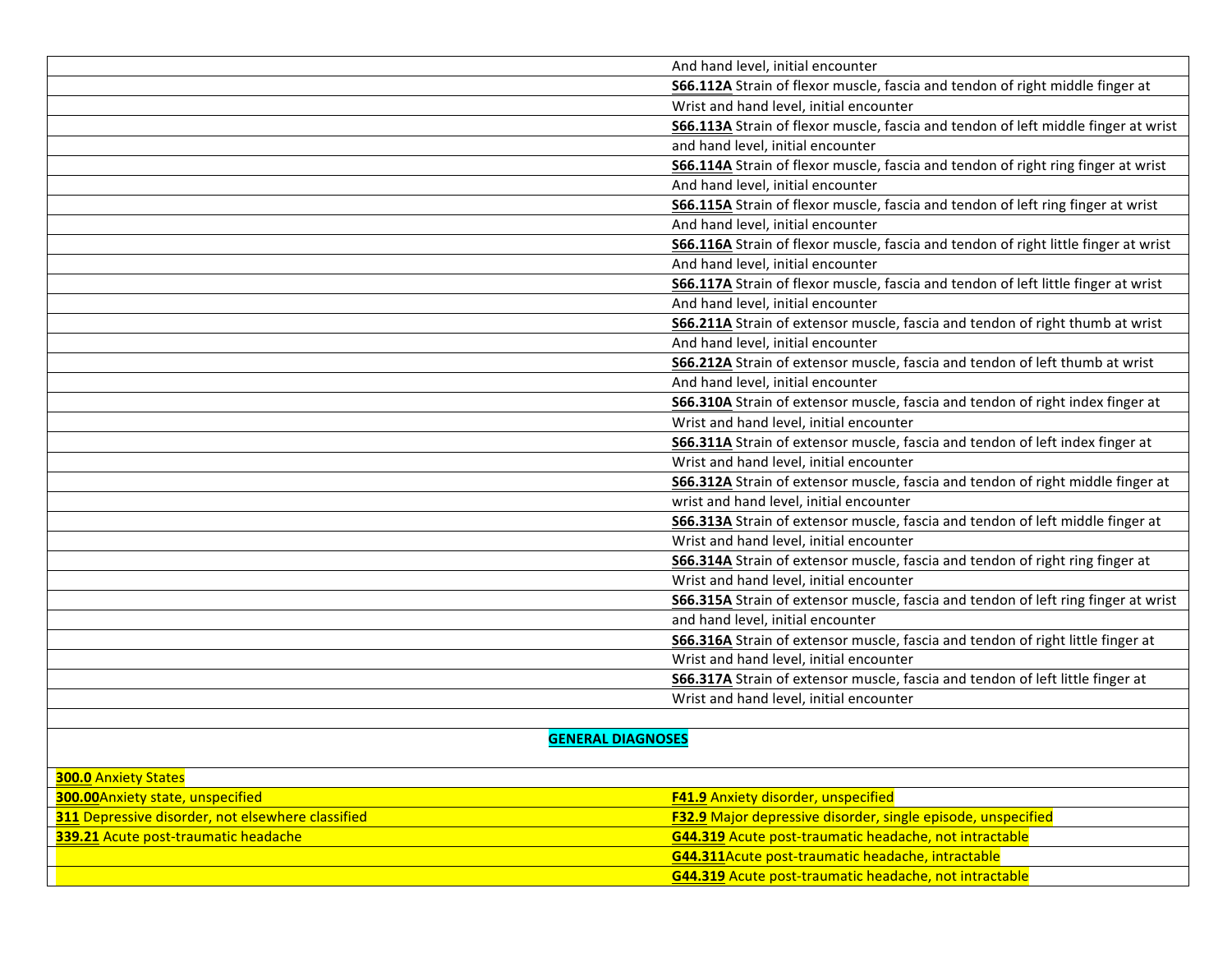| <b>368.8 Visual Disturbances</b>                                                                                                              | <b>H53.8 Other visual disturbances</b>                                        |
|-----------------------------------------------------------------------------------------------------------------------------------------------|-------------------------------------------------------------------------------|
|                                                                                                                                               |                                                                               |
| 719.0 Joint Swelling (719.00 Effusion of joint, site unspecified)                                                                             | M25.40 Effusion, unspecified joint                                            |
| 719.68 Crepitus of C, T, L spine                                                                                                              | R29.898 Other symptoms and signs involving the musculoskeletal system         |
| 722.2 Displacement of intervertebral disc, unspecified                                                                                        | M51.9 Unspecified thoracic, thoracolumbar and lumbosacral intervertebral disc |
|                                                                                                                                               | disorder                                                                      |
| 722.6 Degeneration of intervertebral disc, unspecified                                                                                        | M51.34 Other intervertebral disc degeneration, thoracic region                |
|                                                                                                                                               | M51.35 Other intervertebral disc degeneration, thoracolumbar region           |
|                                                                                                                                               | M51.36 Other intervertebral disc degeneration, lumbar region                  |
|                                                                                                                                               | M51.37 Other intervertebral disc degeneration, lumbosacral region             |
| 724.00 Spinal stenosis, unspecified region                                                                                                    | M48.00 Spinal stenosis, site unspecified                                      |
| 728.87 Muscle Weakness/General                                                                                                                | <b>M62.81</b> Muscle weakness (generalized)                                   |
| 729.1 Myalgia and myositis, unspecified                                                                                                       | M60.9 Myositis, unspecified                                                   |
|                                                                                                                                               | M79.1 Myalgia                                                                 |
|                                                                                                                                               | M79.7 Fibromyalgia                                                            |
|                                                                                                                                               | M60.871Other myositis, right ankle and foot                                   |
|                                                                                                                                               | M60.872 Other myositis, left ankle and foot                                   |
|                                                                                                                                               | M60.821 Other myositis, right upper arm                                       |
|                                                                                                                                               | M60.822 Other myositis, left upper arm                                        |
|                                                                                                                                               | M60.831 Other myositis, right forearm                                         |
|                                                                                                                                               | M60.832 Other myositis, left forearm                                          |
| 737.30 Scoliosis [and kyphoscoliosis], idiopathic                                                                                             | M41.20 Other idiopathic scoliosis, site unspecified                           |
| 787.0 Nausea and vomiting                                                                                                                     |                                                                               |
|                                                                                                                                               |                                                                               |
| <b>ABRASION DIAGNOSES</b>                                                                                                                     |                                                                               |
|                                                                                                                                               |                                                                               |
| 910.0 Superficial injury of face, neck & scalp, except eye                                                                                    | <b>S00.01XA Abrasion of scalp, initial encounter</b>                          |
|                                                                                                                                               | S00.31XA Abrasion of nose, initial encounter                                  |
|                                                                                                                                               | S00.419A Abrasion of unspecified ear, initial encounter                       |
|                                                                                                                                               | S00.511A Abrasion of lip, initial encounter                                   |
|                                                                                                                                               | <b>S00.512A</b> Abrasion of oral cavity, initial encounter                    |
|                                                                                                                                               | S00.91XA Abrasion of unspecified part of head, initial encounter              |
|                                                                                                                                               | S10.11XA Abrasion of throat, initial encounter                                |
|                                                                                                                                               | S10.91XA Abrasion of unspecified part of neck, initial encounter              |
| 911.0 Superficial injury of trunk (includes abd. Wall, anus, back, breast, butt, chest wall, flank groin, interscapular region, genial region |                                                                               |
|                                                                                                                                               | S20.119A Abrasion of breast, unspecified breast, initial encounter            |
|                                                                                                                                               | S20.91XA Abrasion of unspecified parts of thorax, initial encounter           |
|                                                                                                                                               | S30.810A Abrasion of lower back and pelvis, initial encounter                 |
|                                                                                                                                               | S30.811A Abrasion of abdominal wall, initial encounter                        |
|                                                                                                                                               | S30.815A Abrasion of unspecified external genital organs, male, initial       |
|                                                                                                                                               | encounter                                                                     |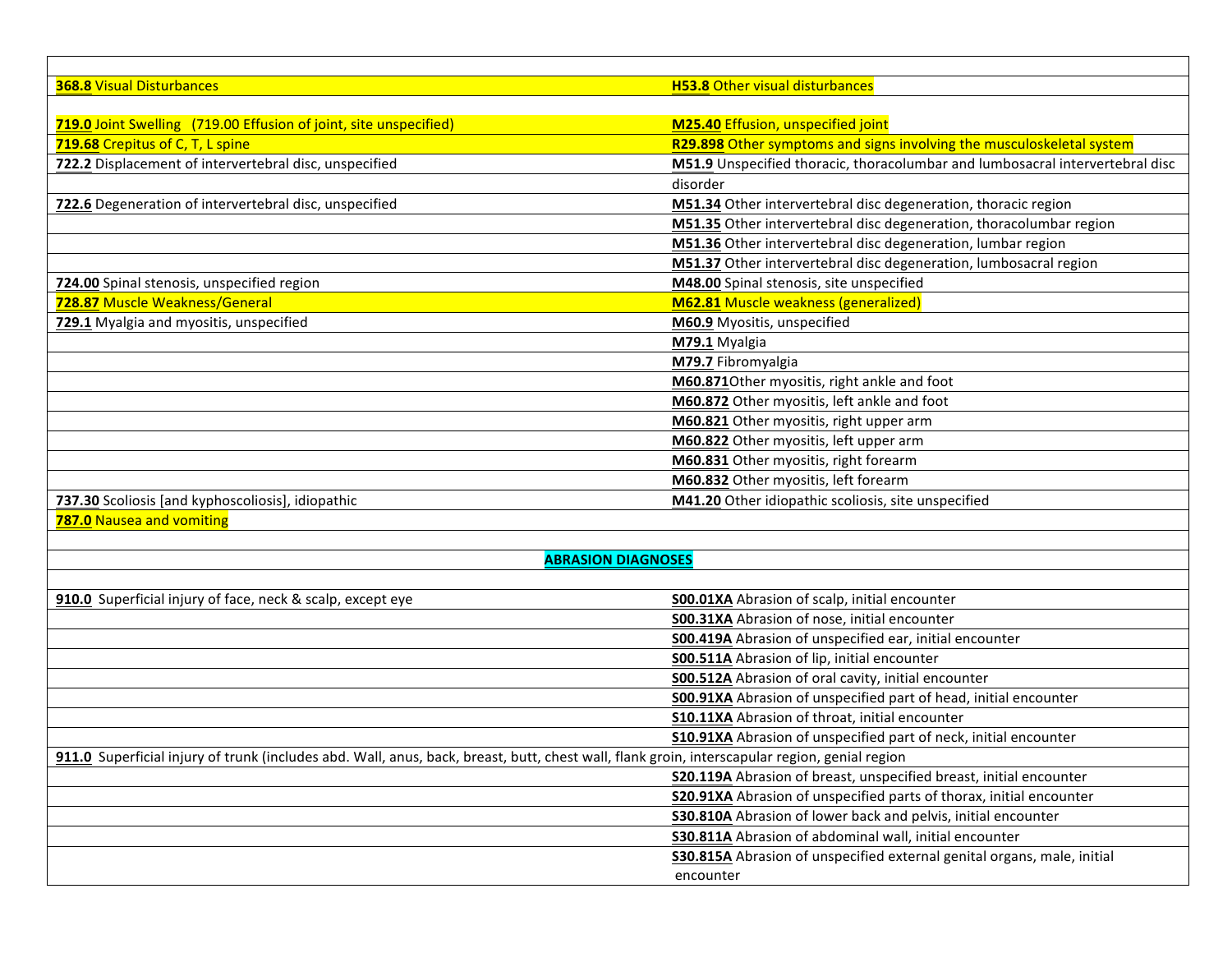|                                                                                            | S30.816A Abrasion of unspecified external genital organs, female, initial                  |
|--------------------------------------------------------------------------------------------|--------------------------------------------------------------------------------------------|
|                                                                                            | encounter                                                                                  |
|                                                                                            | <b>S30.817A</b> Abrasion of anus, initial encounter                                        |
| 912.0 Superficial injury of shoulder & upper arm                                           | <b>S40.219A</b> Abrasion of unspecified shoulder, initial encounter                        |
|                                                                                            | <b>S40.819A</b> Abrasion of unspecified upper arm, initial encounter                       |
| 913.0 Superficial injury of elbow forearm & wrist                                          | S50.319A Abrasion of unspecified elbow, initial encounter                                  |
|                                                                                            | <b>S50.819A</b> Abrasion of unspecified forearm, initial encounter                         |
|                                                                                            | <b>S60.819A</b> Abrasion of unspecified wrist, initial encounter                           |
|                                                                                            | <b>S50</b> Superficial injury of elbow and forearm                                         |
| 914.0 Superficial injury of hand(s) except finger(s) alone                                 | S60.519A Abrasion of unspecified hand, initial encounter                                   |
| 916.0 Superficial injury of hip, thigh, leg & ankle                                        | <b>S70.219A</b> Abrasion, unspecified hip, initial encounter                               |
|                                                                                            | <b>S70.319A</b> Abrasion, unspecified thigh, initial encounter                             |
|                                                                                            | <b>S80.819A</b> Abrasion, unspecified lower leg, initial encounter                         |
|                                                                                            | S90.519A Abrasion, unspecified ankle, initial encounter                                    |
|                                                                                            |                                                                                            |
| <b>CEREBRAL CONTUSION</b>                                                                  |                                                                                            |
|                                                                                            |                                                                                            |
| 851.40 Cerebral Contusion w/o open wound, unspecified state of consciousness               | <b>S06.370A</b> Contusion, laceration, and hemorrhage of cerebellum without loss of        |
|                                                                                            | consciousness, initial encounter                                                           |
|                                                                                            | <b>S06.380A</b> Contusion, laceration, and hemorrhage of brainstem without loss of         |
|                                                                                            | consciousness, initial encounter                                                           |
| 851.41 Cerebral Contusion w/o open wound no loss of consciousness                          | <b>S06.370A</b> Contusion, laceration, and hemorrhage of cerebellum without loss of        |
|                                                                                            | consciousness, initial encounter                                                           |
|                                                                                            | <b>S06.380A</b> Contusion, laceration, and hemorrhage of brainstem without loss of         |
|                                                                                            | consciousness, initial encounter                                                           |
| 854.01 Intracranial injury/traumatic brain injury no loss of consciousness                 | S06.1X0A Traumatic cerebral edema without loss of consciousness, initial                   |
|                                                                                            | encounter                                                                                  |
|                                                                                            | <b>S06.890A</b> Other specified intracranial injury without loss of consciousness, initial |
|                                                                                            | encounter                                                                                  |
|                                                                                            | <b>S06.9X0A</b> Unspecified intracranial injury without loss of consciousness, initial     |
|                                                                                            | Encounter                                                                                  |
|                                                                                            | S06.2X0ADiffuse traumatic brain injury without loss of                                     |
|                                                                                            | consciousness, initial encounter                                                           |
| 854.02 Intracranial injury/traumatic brain injury, with brief loss of consciousness (1 Hr) | S06.1X1A Traumatic cerebral edema with loss of consciousness of 30 minutes or              |
|                                                                                            | less, initial encounter                                                                    |
|                                                                                            | <b>S06.1X2A</b> Traumatic cerebral edema with loss of consciousness of 31 minutes          |
|                                                                                            | To 59 minutes, initial encounter                                                           |
|                                                                                            | S06.9X1A Unspecified intracranial injury with loss of consciousness of 30                  |
|                                                                                            | Minutes or less, initial encounter                                                         |
|                                                                                            | S06.9X2A Unspecified intracranial injury with loss of consciousness of 31                  |
|                                                                                            | minutes to 59 minutes, initial encounter                                                   |
|                                                                                            | <b>S06.2X1A</b> Diffuse traumatic brain injury with loss of consciousness of 30            |